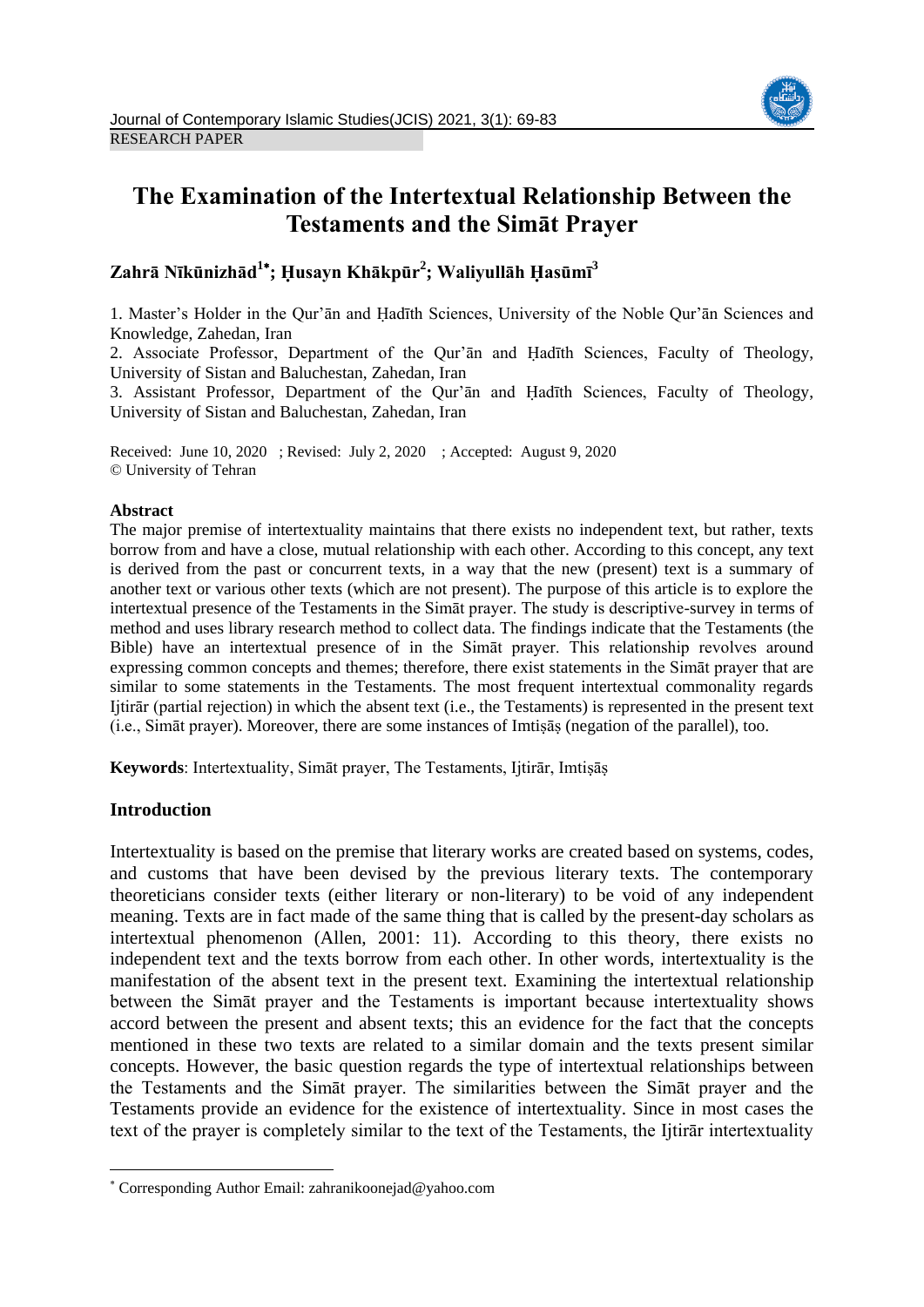(partial rejection) is more significant in the Simāt prayer compared to other types of intertextuality. In this article, the Simāt prayer is the present text and the Testaments form the absent text.

# **Literature review**

To the best knowledge of the authors, there has been carried out no distinctive study on the intertextual presence of the Testaments in the Simāt prayer. However, some works have examined intertextuality and the Simāt prayer separately. For instance, the book *An introduction to intertextuality: Theories and applications* (Nāmwar Muṭlaq, 2011) is on intertextuality. This book has two parts. The first part introduces the intertextuality theories and the related theorists, while the second part – which is on intertextuality and inter-art – presents an applied examination of the intertextuality in the Iranian culture, art, and society. The article "The qur'ānic intertextuality in Ṣaḥīfa Sajjādiyya" (Iqbālī: 2010) introduces various types of intertextuality, explains the common points between the Our'an and Sahīfa, and expresses their intertextual relationship. The article "An investigation of the qur'ānic intertextuality in the Muttaqīn sermon of Nahj al-balāgha" (Amānī: 2014) introduces the Muttaqīn sermon, examines its intertextual relationship with the Qur'ān, and concludes that the intertextual relationship between the Qur'ān and the Muttaqīn sermon is mainly indirect (conceptual). The article "An investigation of the intertextual relationships between the Qur'ān and the 'Ahd prayer" (Amānī: 2014) examines the qur'ānic intertextuality in the 'Ahd prayer. With regard to the Simāt prayer, the book *Elixir of life in the commentary of Semat prayer* (Madanī Kāshānī: 1947) introduces the Simāt prayer, expresses the reason for its naming, gives in the rewards of reciting it, and examines and explains its statements. The book *Rays of light in explaining the supplication of Simāt* (Dihkurdī: 2006) investigates the statements and parts of the Simāt prayer. Finally, the article "Instances of qur'ānic intertextuality in the Simāt prayer" ('Ichrash: 2014) inspects the intertextual relationship between the Qur'ān and the Simāt prayer. However, the study at hand examines the intertextual relationship between the Testaments and the Simāt prayer with a new approach. As it is evident, there exists no similar study in this regard.

## **The intertextuality theory**

The examination of the relative congruence of the statements and concepts common between the Simāt prayer and the Testaments requires a glance at the theoretical background of the intertextuality. This concept is one of the most evident artistic techniques, and it has engaged the minds of the men of poetry and literature. The word *al-tanāṣ* (intertextuality) literally means coming together and mobbing (zubaydī, n.d.: the entry *naṣṣ*) and denotes appearing, ascending, and compiling (Ibn Manzūr, 1988: the entry *nass*). The term "intertextuality" that was used by Julia Kristeva means various methods by which any literary text inseparably connects with other texts through overt or covert quotations or hints, absorption of visual and concrete factors from the texts before them, or inevitable sharing of the common sources of literary methods. Kristeva concludes that any text is in fact an inter-text, that is, it is a position at which numerous other texts meet, even ones that will be written in future (Dād, 2004: 424). She believes that "Any text is the result of absorbing and changing another text" (Kristeva, 2002: 44). The French Roland Barthes deems the new text as the result of the convergence of the elements of the previous texts, and believes that this is true and inevitable for any text (Pierre, 2006: 374). Therefore, the main principle of intertextuality maintains that no text exists that does not have a relationship with other texts. Any poem is taken from others' poems – almost without any change – and the poets' innovativeness is not in the images they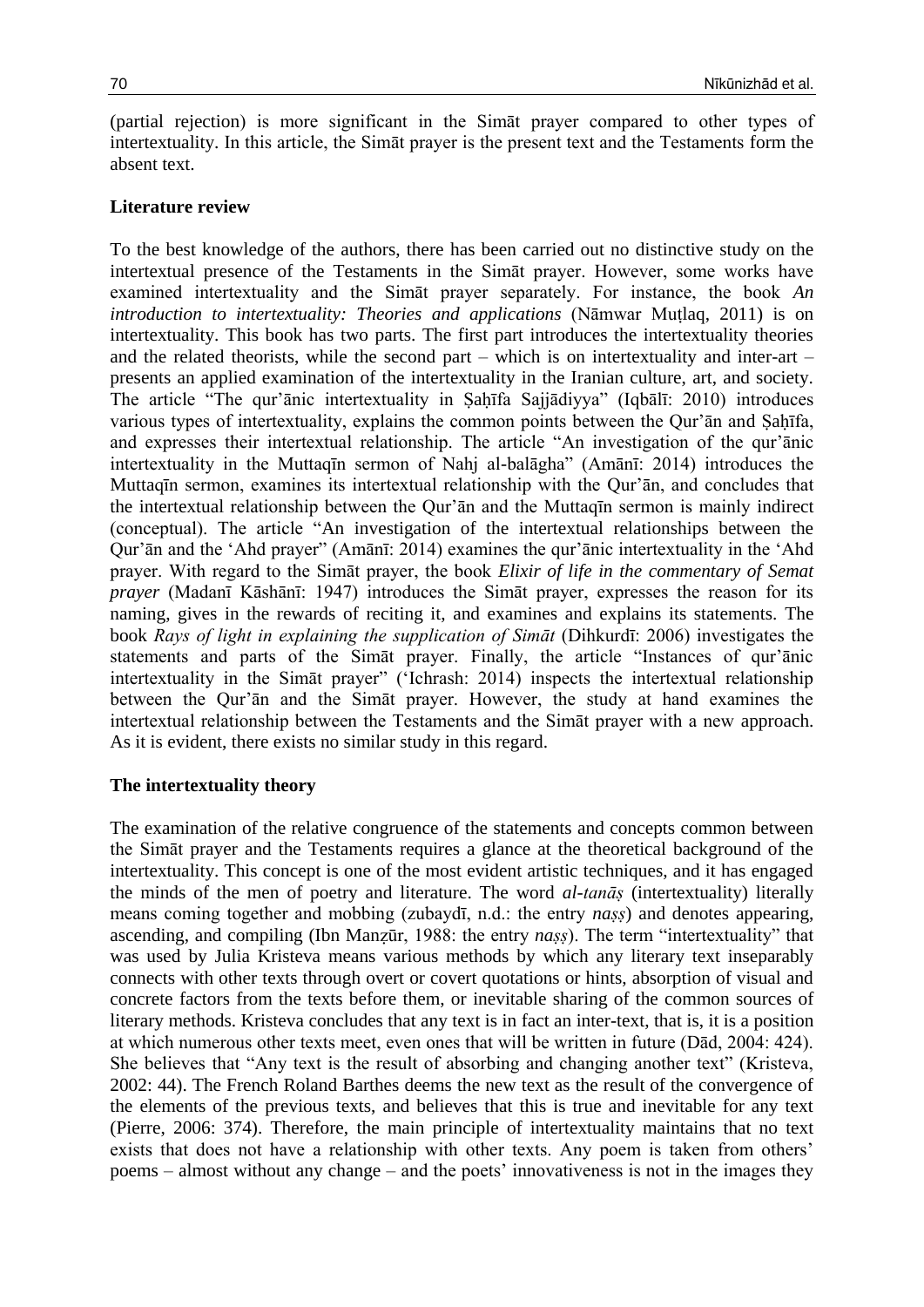illustrate, but rather, it is in the language they use  $(Ahmad\bar{a}, 2001: 58)$ . Muhammad Banīs provided a new form of the intertextuality concept and called it the absent text. He asserts that the poetic text is a specific linguistic structure inseparable from external relations with other texts. These external texts are what we call the absent texts. He also believes that text is like a vast arena in which other texts meet. These texts are not necessarily limited to the poetic texts, but rather, they are the outcome of various texts from different times (Banīs, 1979: 251).

## **Intertextual relationships**

There are three foundational elements (principles) in intertextuality: the absent text (pre-text, covert text), the present text (post-text), and the intertextual relations. Three criteria are used to recreate the absent text in the present text, which are named the intertextuality rules (Ḥasanī, 2003: 560). These criteria are as follows.

# *Ijtirār (partial rejection)*

In this type of intertextual relationship, the author uses part of the absent text in his work, and the present text is the continuation of the absent text ('Izām, 2001: 116). This rule is the easiest and the most superficial type of intertextual relationship in which the author's use of the absent text might be one word or letter that are used by author deliberately and without innovation.

## *Imtiṣāṣ (negation of the parallel)*

In this type of intertextuality, the covert text is accepted by the present author and is used in the present text in a way that its essence is not changed (Mūsā, 2000: 55). This type is at a higher level compared to the previous type, as there is a little innovation on the side of the present author (Mīrẓā'ī, 2009: 301). At this level of intertextual interaction, the covert text is changed and presented in a new form, but it does not get to the obliteration level and its trace is always seen in the present text.

## *Ḥiwār (general rejection)*

At the highest level of intertextual interaction, only a thin layer of the covert text is represented in the outer layer of the present text through minor, hard-to-catch clues. At this level, the absent text is generally negated and a paradoxical context penetrates the creation of the new text (Nāhim, 2007: 49-66).

The Simāt prayer – also called the "Shubbūr prayer" – is the supplication of the believers who talk to their God on Friday evenings. This prayer is narrated from Imām Bāqir (a) and Imām Ṣādiq (a), and entails God's names and attributes. The Simāt prayer has doctrinal and historical content. It first refers to the divine names, the wonders of the divine creation, the unique potency of God that is manifested in the appointment of the prophets and their miracles, and the events related to the divine prophets. Then it adjures God to all sacred things and asks for His grace and forgiveness (Qumī, 1998: 159). Simāt is the plural form of the word *sima,* which means sign. The prayer is called so because it entails the Highest name, Beautiful names, and the acceptance means, or because it involves expressions on the divine omnipotence and all-inclusive sovereignty of God, including clear signs and irresistible miracles (Dihkurdī, 2006: 32).

It is narrated from Imām Muhammad Bāqir (a),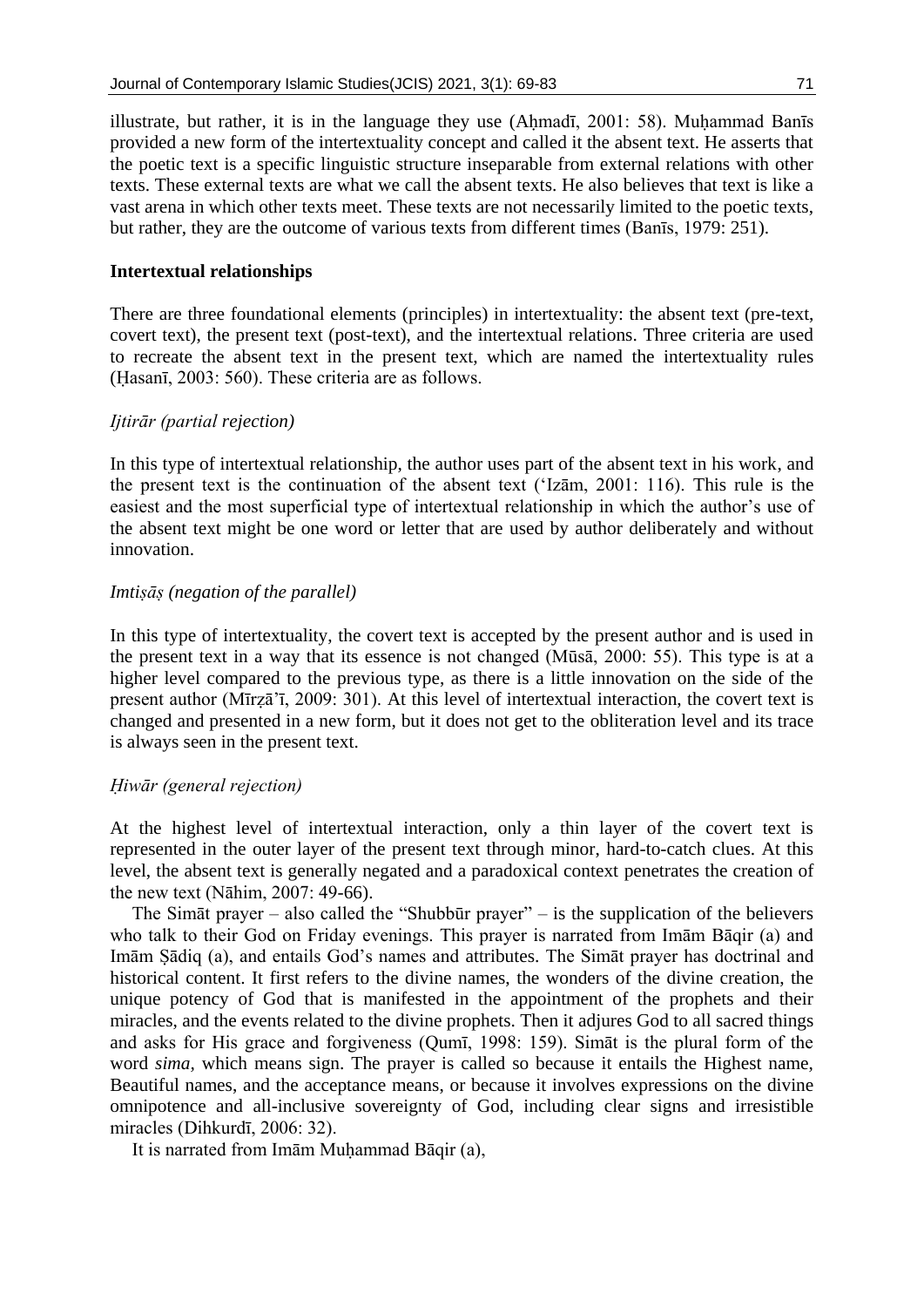If people knew what we know about the knowledge of these issues and their great status in the sight of God and the speed of fulfilling the demands of the reciter of this prayer and the rewards that are given to him, they would undoubtedly fought with swords over this prayer, and verily God elevates anyone who he wants by His grace. If I swear that there is the Highest name in this prayer, it is a true oath. Therefore, whenever you recite this prayer, do it for the otherworldly causes rather than the transitory matters of this world, as what is with God is better and more durable, and this prayer is among the covert knowledge and saved matters answered by God (Majlisī, 2003: 91).

## **The Testaments**

The Bible (also called the Testaments) is the divine book claimed by Jews and Christians, and involves the Old Testament and the New Testament. The Old Testament is a term that Christians have used for the old Judaist texts. These texts were sacred for the early Christians (who were ex-Judaists themselves) and today remain as sacred for the Jews. The Old Testament involves three parts, namely Law (Torah), Nabiim (prophets), and Ketubim (writings). Almost all of the Old Testament was written originally in Hebrew as Jews' old language. Torah is a Semitic name and implies a five-part work – namely Genesis, Exodus, Leviticus, Numbers, and Deuteronomy – that forms the first of the five sections of the Old Testament (these five sections are further divided into 39 subsections). This group of texts covers the period starting from the origination of the world to the arrival of the Jews into Canaan (their promised land after wandering in Egypt) – to be particular, up until the demise of Moses (a). However, the narration of these events is used as a framework to explain the rules related to religious and social life of Jews, hence justifying the attribution of the name Law (Torah) (Bucaille, 2010: 24). These five books are sometimes called Pentateuch (the five books). The oldest book among the Torah books is the Deuteronomy. After the first five books (Torah), many books that are in a way related to the Jewish myths and early history are seen, followed by supernaturalistic and sacred texts such as Psalms and Proverbs. The historical books of the Old Testaments entail historical and imaginary content that are often mixed in an inseparable manner. These books start reporting the Jewish history from ancient times, nearly 1200 BCE. The first book is the Book of Joshua, which narrates the conquest of the Promised Land. Then comes the Book of Judges, which gives in the way the various Judaist leaders (who are called judges in this book) frequently defended the Promised Land against the attacks of the neighboring tribes. Psalms is a collection of religious songs. It is followed by the Proverbs, which is similarly a poetic text.

It should be noted that Jews, Catholics, and Protestants disagree over the constituting elements of the Bible. An ancient Greek translation of the Old Testament named Septuagint entails books such as Eedras, Tobit, Judith, The Wisdom of Solomon, Ecclesiasticus, Maccabees, and some other books that are not found in the currently common Old Testament. These texts were used by the early Christians in the form of a collection named Apocrypha, most of which is still confirmed by the Roman Catholics. However, the majority of Jews do not recognize it and so, most of Protestants reject it, too (Lofmark, 2006: 45-60).

The New Testament is comprised of several books. The first part entails four gospels that talk about Christ's life and teachings. Following the gospels is the Acts of the Apostles section that narrates the events after the (seeming) demise of Jesus. The other part is consisted of some letters, many of which are written by Paul the Apostle to the first groups of Christians. The last part of the New Testament (which ends the Bible, too) is the Book of Revelation that presents John's mysterious dream about the end of this world and God's judgment about people. Around 185 CE, the four gospels existing in the New Testament –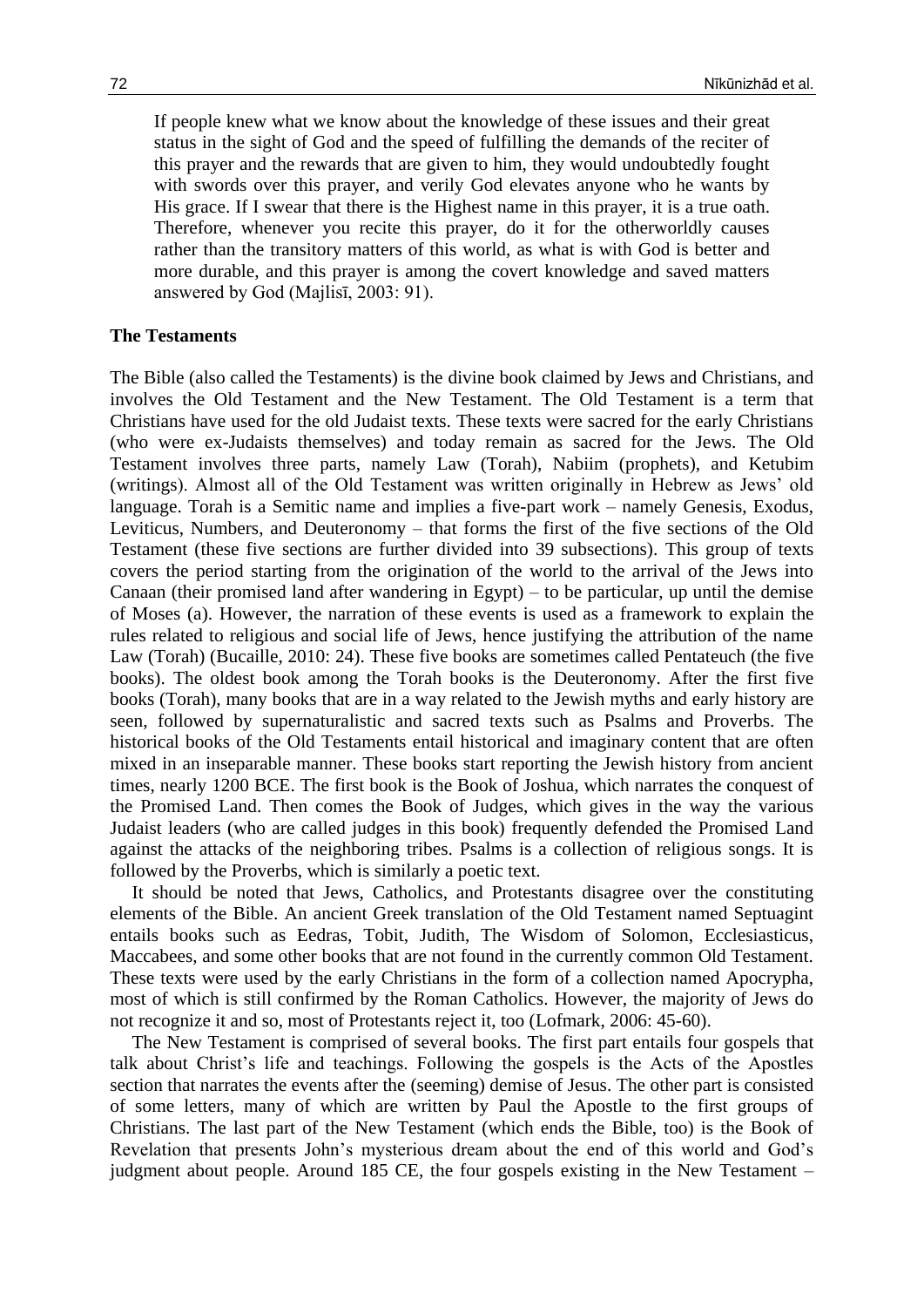attributed to four people named Matthew, Mark, Luke, and John – appeared. The first three gospels are called Synoptic Gospels (ibid: 69-70).

# **The intertextual presence of the Testaments in the Simāt prayer**

There are some common intertextual concepts and teachings between the Simāt prayer and the Testaments. These are examined in the following lines.

# *The creation of the skies, the earth, etc.*

Undoubtedly, one of the goals of prophets was to guide the human to the Sublime God and direct his attention to the Great Lord of the world of existence. To show God to the human and to direct his heart toward God, prophets discussed the way creatures were created, and reminded him about the greatness of wisdom used by God in the creation. This provided a motivation for the human to thank God and show gratitude to Him. Moreover, they intended to move the human to look at the world as created by God and under his management, and to flourish and evolve his innate knowledge and understanding (Rustamī, 2002: 144). Consequently, Torah refers to the creation with this very intention.

In the beginning when God created the heavens and the earth, the earth was a formless void and darkness covered the face of the deep, while a wind from God swept over the face of the waters. Then God said, "Let there be light"; and there was light. And God saw that the light was good; and God separated the light from the darkness. God called the light Day, and the darkness he called Night. And there was evening and there was morning, the first day. And God said, "Let there be a dome in the midst of the waters, and let it separate the waters from the waters." So God made the dome and separated the waters that were under the dome from the waters that were above the dome. And it was so. God called the dome Sky. And there was evening and there was morning, the second day. And God said, "Let the waters under the sky be gathered together into one place, and let the dry land appear." And it was so. God called the dry land Earth, and the waters that were gathered together he called Seas. And God saw that it was good. Then God said, "Let the earth put forth vegetation: plants yielding seed, and fruit trees of every kind on earth that bear fruit with the seed in it." And it was so. The earth brought forth vegetation: plants yielding seed of every kind, and trees of every kind bearing fruit with the seed in it. And God saw that it was good. And there was evening and there was morning, the third day. And God said, "Let there be lights in the dome of the sky to separate the day from the night; and let them be for signs and for seasons and for days and years, and let them be lights in the dome of the sky to give light upon the earth." And it was so. God made the two great lights - the greater light to rule the day and the lesser light to rule the night and the stars. God set them in the dome of the sky to give light upon the earth, to rule over the day and over the night, and to separate the light from the darkness. And God saw that it was good. And there was evening and there was morning, the fourth day. (Book of Genesis, 1:1-19)

Moreover, the important issue of creation has been referred to in the qur'ānic verses and Islamic traditions, including the Simāt prayer, so that everyone could figure out God's grace and thank His Lordship.

I beseech Thee through Thy Name … By which Thou hath created the heaven and the earth, and through Thy Wisdom, with which Thou hath created wonderful, and with which Thou created Darkness and made it Night, and made night the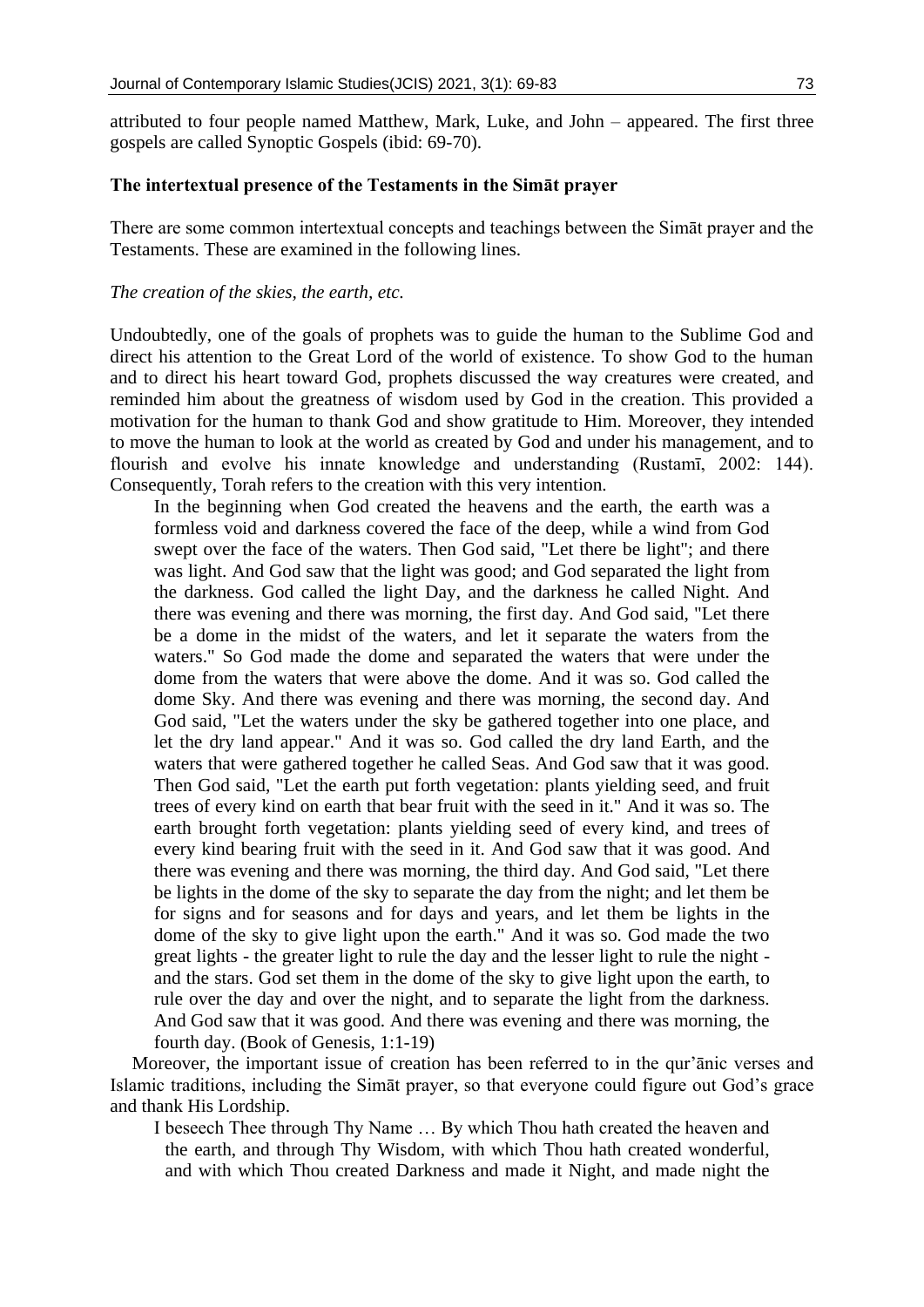time of quiet and rest; and with which Thou created Light and made it Day, and made day the time of movement and observation; and with which Thou hath created the Sun, and made the sun of light (Qumī, 2006: 161).

As it was mentioned, one type of intertextual relationship is partial rejection (ijtirār), which happens when the author uses part of the absent text in his work, in a way that the present text becomes the continuation of the absent text. This is what has happened in this case. That is, Imām Sajjād (a) expresses the creation manner in order to remind God's grace to the Servants – so that they are thankful to His Lordship – and uses phrases similar to those of Torah. This is an example of intertextual ijtirār (partial rejection).

## *Manifestations*

The term "tajallī" (manifestation) is a mystic term that means getting clear and manifested. It is taken from the root word "jalā" that means purify, polish, and illuminate (Ibn Manzūr, 1988, vol. 15: 150).

Mystics believe that the word "ẓuhūr" (appearance) has sometimes been used as a synonym for "tajallī." "Tajallī" means what is revealed to the hearts through the supernatural lights and removes all human attributes. In other words, tajallī on the side of Servants means removing the veil of humanity that polishes the heart from human desires, while on the side of God it means the radiation of divine lights that is considered as kind of mystic unveiling revealed onto the heart of the mystic (Jurjānī, 1992: 23; Kalābādhī, 1960: 122-123; Kāshānī, 1993: 17). Similarly, the qur'ānic verses and Islamic narrations have also referred to "God's manifestation." One of the outstanding verses that refers to the reality of God's manifestation is Qur'ān 7:143,

When Moses came to the place appointed by Us, and his Lord addressed him, He said: "O my Lord! show (Thyself) to me, that I may look upon thee." Allah said: "By no means canst thou see Me (direct); But look upon the mount; if it abide in its place, then shalt thou see Me." When his Lord manifested His glory on the Mount, He made it as dust. And Moses fell down in a swoon. When he recovered his senses he said: "Glory be to Thee! to Thee I turn in repentance, and I am the first to believe."

Seeing God in this verse is seeing by heart rather than seeing by eyes. Moreover, God's manifestation means God's appearance through some signs; that is, by removing veils off Himself, God revealed the power of His order and will onto the mountain (Tūsī, n.d., vol. 4: 534; 'Arūsī Ḥuwayzī, 1995, vol. 2: 63).

Both the Testaments and the Simāt prayer refer to the manifestation of God in different places and things. These are addressed in the following lines.

## *Jabal Fārān*

Mount Fārān is the same elevation where God manifested Himself, and the common opinion is that Mount Fārān was located in the south of the mountains on the northeastern part of the plain where Israelites moved around. This mountain is currently called Mafra'a, and 'Ayn Qādish is located there, too, which has been regarded as Qādish Barnī'. This mountain is near the plain, and if someone goes atop of it, the southern Judaean Mountains perspective cannot be seen (Hawkes, 1998: 642).

The Torah says in this regard,

This is the blessing that Moses the man of God pronounced on the Israelites before his death. He said: "The Lord came from Sinai and dawned over them from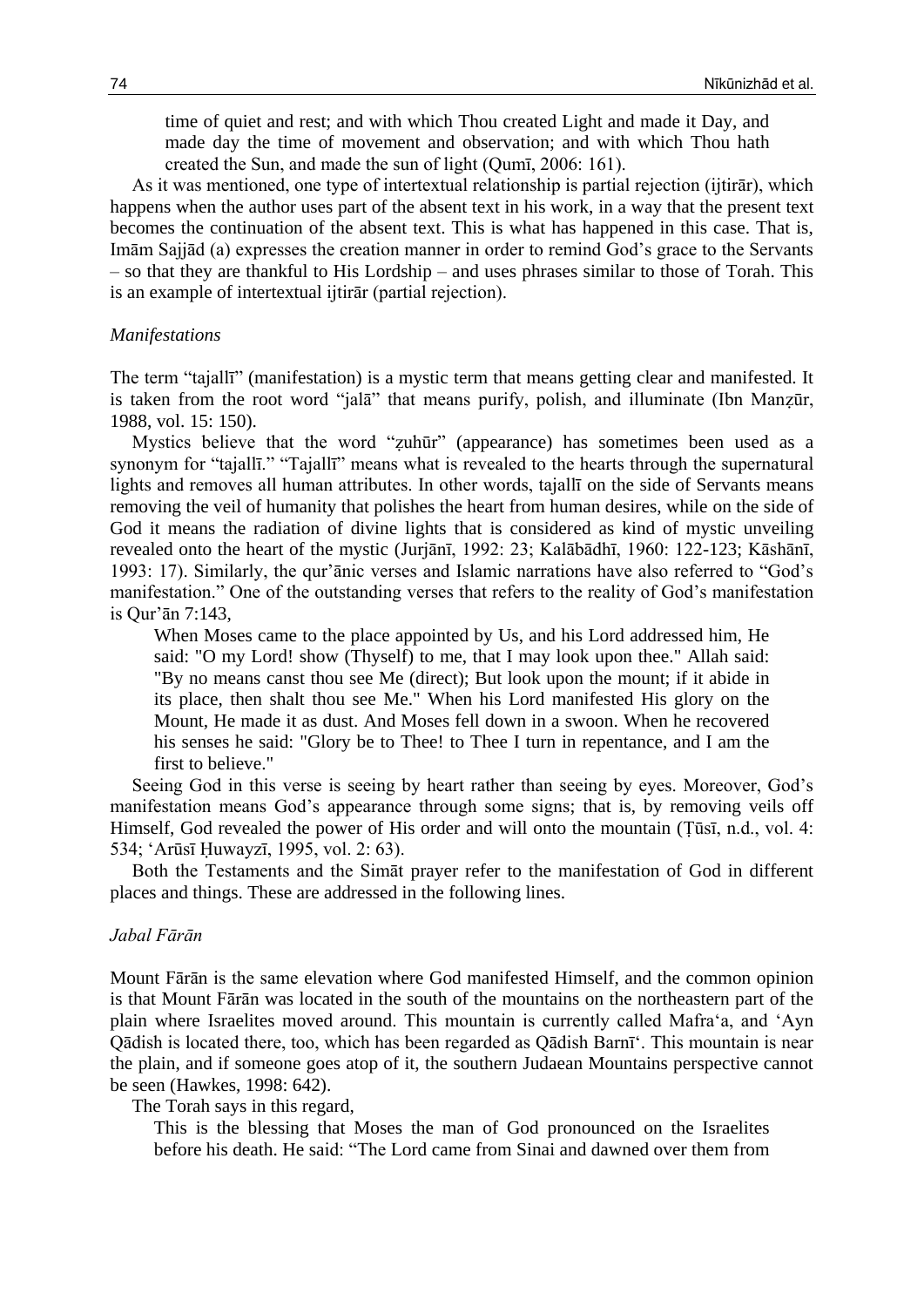Seir; he shone forth from Mount Paran. He came with myriads of holy ones from the south, from his mountain slopes (Deuteronomy, 33: 1-2).

It is also stated in the Simāt prayer, "… and through Thy appearance in Sa'ir and on Mount Fārān near Rabawat, which are clean and holy places, when troops of heavenly angels were in rows …" (Qumī, 2006: 165).

In his debate with Ra's al-Jālūt (the grand Judaist scholar) for proving the prophethood of Prophet Muhammad (s), Imām Ridā (a) says, "Isn't it mentioned in the Torah that a light come from "Ṭūr Sināi," rose from Mount "Sā'īr," and shined from Mount "Fārān"? Ra's al-Jālūt said, "I know these words and they exist in the Torah, but I don't know their interpretation." Imām said, "The light that came from Mount "Ṭūr" alludes to the divine revelation made onto Prophet Moses (a) on the top of that mountain. The rising of light from Mount "Sā'īr" refers to the divine revelation made onto Prophet Jesus (a) on that mount, and the shining light on Mount "Fārān" means the reception of divine revelation by Prophet Muhammad (s) on the top of that mount, because "Fārān" is one of the mountains around Mecca" (Ṭabrisī, 1993: 205; Ṣadūq, 2008, vol. 1: 334).

As an effort to reject the implication of this part of the Torah on the prophethood of Prophet Muḥammad (s), some Judaist researchers have tried to introduce "Fārān" as part of "Sināi." However, their assertions in this regard are perplexed and inconsistent. Although "Fārān" is the name of a desert in "Sināi," the authoritative historical and geographical evidences state that "Fārān" is also the name of a mountain in Mecca as well as an expansive piece of land that involves Hejaz and Mecca (Balāghī, 1994: 157-159). Nonetheless, the full name has the word "jabal" (mount) in it that shows it should be the name of a mountain rather than a desert.

This part of the Simāt prayer also has an Ijtirār intertextual relationship (partial rejection) with the Bible. Jabal Fārān is mentioned in the Testaments and a similar term is suggested in the Simāt prayer. The use of a statement from the absent text (here the Testaments) in the present text (here the Simāt prayer) is called Ijtirār (partial rejection) intertextuality.

#### *Ḥūrīth (Ḥūrīb)*

Jabal Ḥūrīth is a mountain in the Levant where Moses (a) was first addressed by God. Of course, some have suggested that it is a mountain in Madyan (the city of Shu'ayb's people) opposite Tabūk, a place between Medina and the Levant where there is a well from which Moses (a) took water for Shu'ayb's daughters (Mīrjahānī Ṭabāṭabā'ī, 1915: 348). Some also have said, "This is Ṭūr Sināi" (Majlisī, 1983, vol. 87: 110). Still others believe that Mount Moses is located within Ṭūr Sināi mountain range in the middle of which Sināi Peak or Ḥūrīth (called by Arabs as Ra's al-Ṣafāfa) is located. At any rate, Mount Ḥūrib is at the right side of Mount Tūr in a sacred desert that has received much attention (Ridāy-i Ilāhī, 2009: 273-274).

The absent text reads, "Now Moses was tending the flock of Jethro his father-in-law, the priest of Midian, and he led the flock to the far side of the wilderness and came to Horeb, the mountain of God" (Exodus, 3:1). It is mentioned in the Simāt prayer, "… and on Mount Hūrīth in the Holy Vale in the sacred tract of land ...) (Qumī, 2006: 162).

In this case, a small difference in the wording is seen. In most manuscripts of the Simāt prayer, the mount is written as Ḥūrīth, as Majma' al-Baḥrayn has recorded and narrated the word and has said that it is mountain in the Levant where Moses was first addressed by God (Ṭurayḥī, 1949, vol. 2: 249). However, the seemingly intact manuscripts of the Torah and some authoritative figures present the mount name as Ḥūrīb (Dihkurdī, 2006: 160).

Based on these evidences, it seems that the words Ḥūrīb and Ḥūrīth refer to the same mountain, with the only difference being the Arabization of Ḥūrīb into Ḥūrīth. Ḥūrīth has been a holy land where God addressed Prophet Moses (a) for the first time. The sacredness of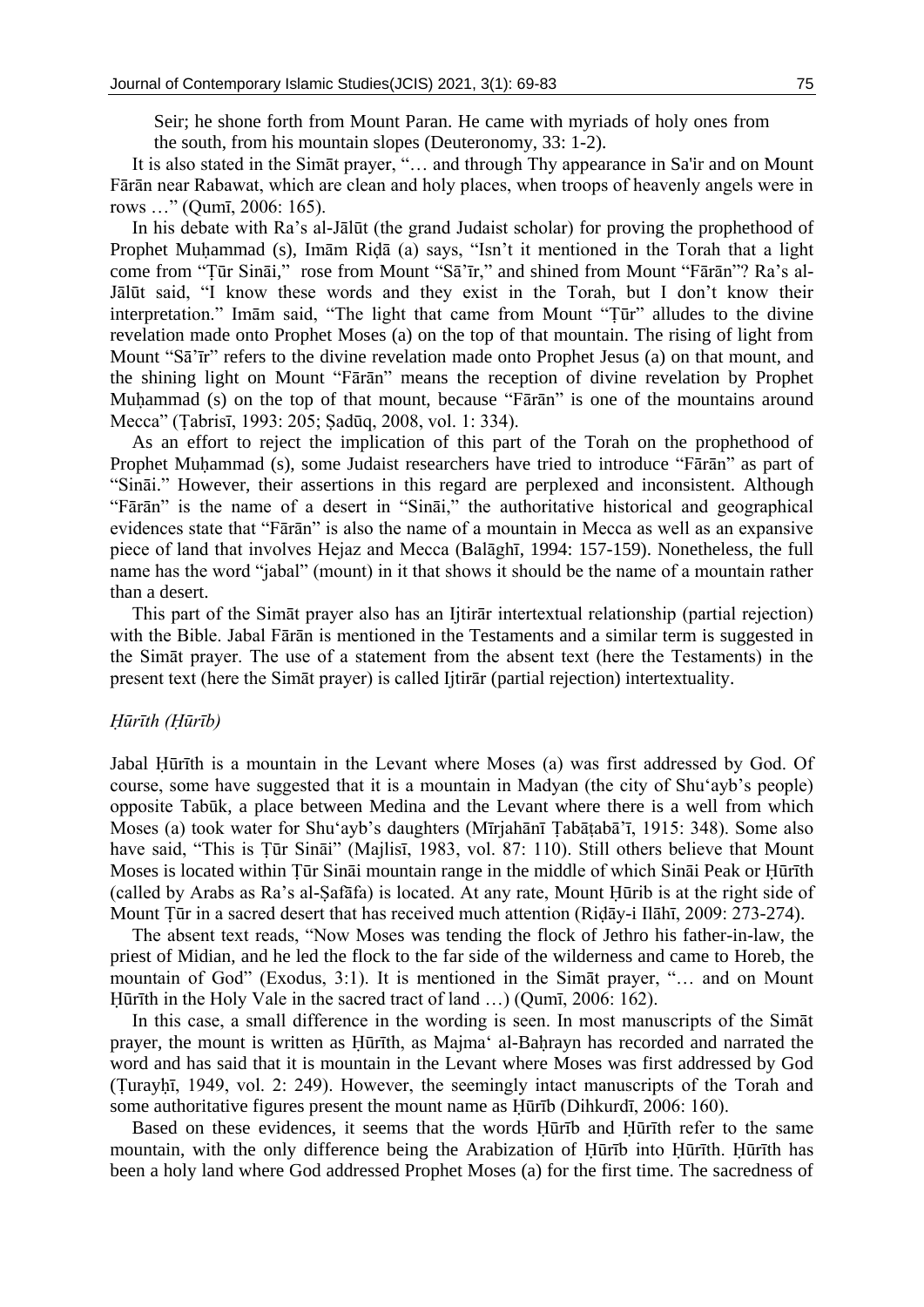this land has led to its mentioning in the Testaments and this great prayer. This is another case of Ijtirār (partial rejection) intertextuality.

# *Ṭūr Sināi<sup>1</sup>*

Tūr Sināi is a mountain on top of which there have been olive trees or other plants and trees used by people (Majlisī, 1983, vol. 87: 110).

"On the first day of the third month after the Israelites left Egypt—on that very day—they came to the Desert of Sinai. After they set out from Rephidim, they entered the Desert of Sinai, and Israel camped there in the desert in front of the mountain. Then Moses went up to God …" (Exodus, 19:1-3).

The plain where Moses was at the time was Ṭūr plain and the southern part of Jerusalem. Moses was trying to find a solution when he saw a flaming fire from distant. He stopped his family and said, "Tarry ye; I perceive a fire; I hope to bring you from there some information, or a burning firebrand…" (Qur'ān 28:29), and was appointed to prophethood there.

Moses went toward the fire. When he got close, he saw a green tree that was lit with fire. He went toward it to take some fire to his wife, but suddenly heard a sound from the tree. When he got to the fire, he heard, ""O Moses! Verily I am thy Lord! Therefore (in My presence) put off thy shoes: thou art in the sacred valley Tuwa. I have chosen thee: listen, then, to the inspiration (sent to thee). Verily, I am Allah: There is no god but I: So serve thou Me (only), and establish regular prayer for celebrating My praise. Verily the Hour is coming - My design is to keep it hidden - for every soul to receive its reward by the measure of its Endeavour" (Qur'ān 20:11-15). These words surprised Moses, and he also heard, "And what is that in the right hand, O Moses?" (Qur'ān 20:17). Moses, who discerned that he was appointed as a prophet, responded the sublime God, "It is my rod: on it I lean; with it I beat down fodder for my flocks; and in it I find other uses" (Qur'ān 20:18). God ordered Moses to remove his shoes as a sign of respect (because he was in the presence of God) and step barefoot into the Ṭuwā valley (in Sināi plain), the land where God spoke to him. The consideration of Ṭūr Sināi or Sināi plain as a clean, purified, and respectable land is also seen in the Simāt prayer, "… and through Thy glory, with which Thou revealed light to Moses, Thy addressee, peace be on him, on Mount Sinai" (Qum ī , 2006: 163).

This way, Moses (a) was appointed to prophethood in Ṭūr valley, and witnessed the manifestation of God's glory there. Moses' (a) conversation with God is elaborately detailed in the Torah, while it is briefly mentioned in the Simāt prayer. In other words, there is a trace of the absent text (here the Torah) in the present text (here the Simāt prayer) that refers to a type of intertextuality called Imtiṣāṣ (negation of the parallel). In this sort of intertextuality, the absent text does not fade completely, and a trace of it is seen in the present text (Nāhim, 2007: 49-66). Here, the main theme mentioned in the Torah is not deleted, but rather, it is suggested with some small changes in the Simāt prayer.

#### *Bayt Iil*

**.** 

Iil Bayt Iil (God of Bethel) was the name of the place where Jacob built a sacrifice place for the Ever-Living God (Hawkes, 1998: 196). When going to his uncle to propose to her

<sup>1.</sup> Ṭūr Sināi – the mountain range home to Sināi Peak – is in the middle of a peninsula that is located between Gulf of Aqaba and Swiss Gulf. This mountain range – which is made of a mixture of granite, porphyry, diorite, and sandstone mountains – have southeast-northwest direction. Between these mountains are sandy valleys. These valleys lead to mountains that are similar to each other and all of their peaks are void of any plant. When one looks from the peaks onto the nearby salt pan, he sees a wonderful, pleasant perspective, made up of black, yellow, red, purple, white, and green stones that encircle a deep valley (Hawkes, 1998: 499).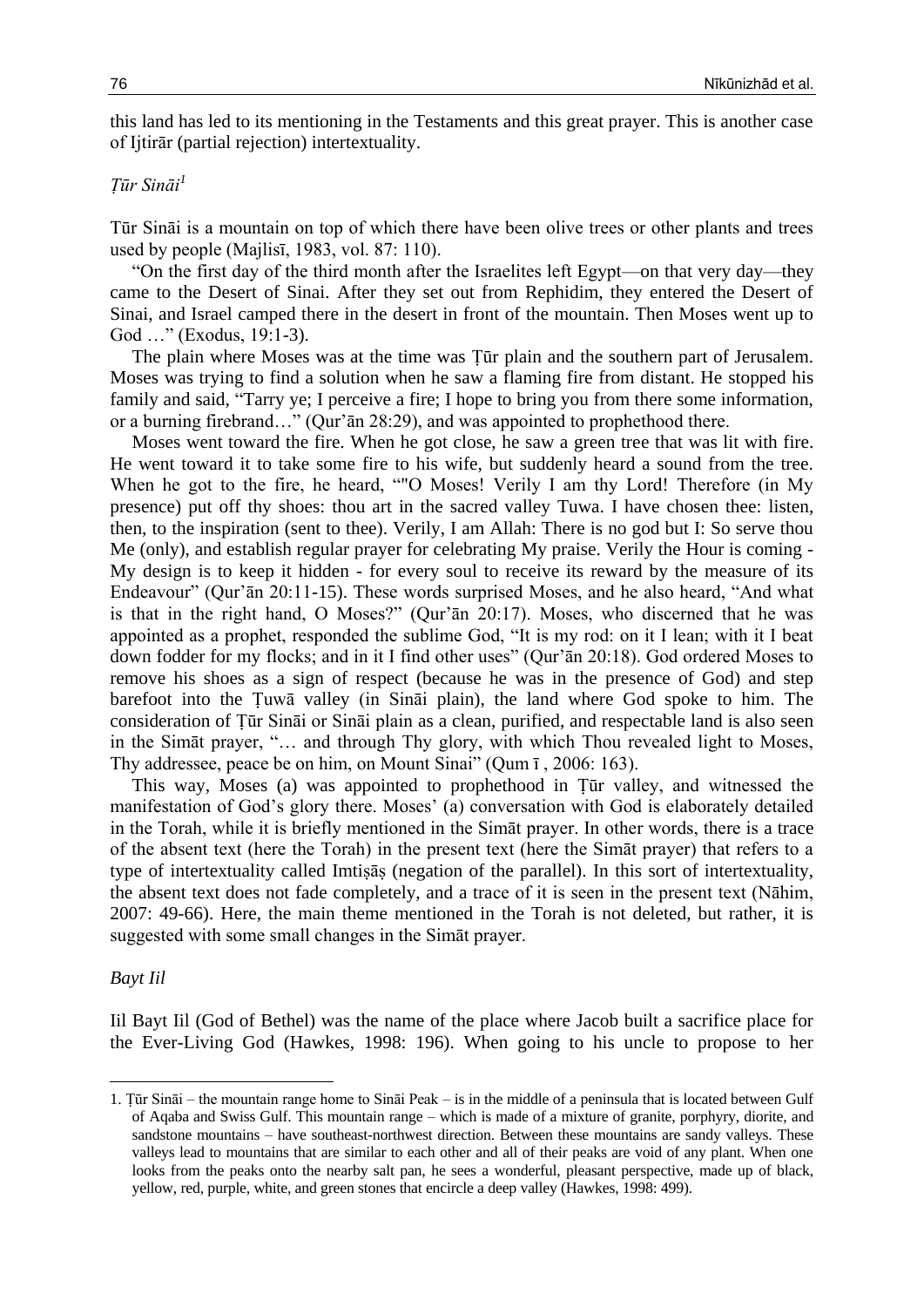daughter, Prophet Jacob made a house from stone to be his temple and prayer site rather than a residence site (Mīrjahānī Ṭabāṭabā'ī, 1915: 399).

From there he moved on to the hill country on the east of Bethel, and pitched his tent, with Bethel on the west and Ai on the east; and there he built an altar to the Lord and invoked the name of the Lord (Genesis, 12:8)

Dihkurdī writes,

Prophet Jacob was moving from Bi'r Sab' to Ḥarān. He was on his way when the sun set, and he slept there. He saw in his dream that an angle was standing by him, who delivered the divine message to him, "I am the God of Abraham (your father) and the God of Isaac. I give this land that you are sleeping on to you and your progeny. Know that I am with you, and wherever you go I protect you and return you to this land. I do not abandon you up until I fulfill my promise to you." Then Prophet Jacob awakened and said, "God's light was at this place but I didn't know. Isn't this place but God's house, and this is the gate of heavens." In the morning, he took the stones that were under his head, built the building, poured oil on it, and called it Bayt Iil. Then, he avowed that if God is with him and protects him … that house that he built would be God's house for him, that is, it would be his temple, and he would give one tenth of what God would grant him back to Him (Dihkurdī, 2006: 198-199).

Therefore, Bayt Iil is among the holy sites where God has manifested Himself on one of his chosen Servants, i.e., Prophet Jacob (a). The special status of this place (due to the manifestation of God in it) has led to its mentioning in the Simāt prayer, just like the Testaments, "… and for Thy Prophet Jacob, peace be on him, in Bayt Iil" (Qumī, 2006: 163).

# *The pillar of cloud and fire*

The word "ghamānim" is the plural form of "ghamānama" that means white cloud. This term means that God's words were behind white clouds. It refers to the point that when Moses went to the Ṭūr meeting, a white cloud cast its shadow on him, in a way that the cloud overshadowed the whole mountain, God talked to him from behind the clouds, and the Torah tablets were revealed to him (Riḍāy-i Ilāhī, 2009: 269).

## Qumī writes,

When Prophet Moses (a) led Israelites through the sea, they entered a desert. In that desert, the Israelites told Moses, "O Moses! You will kill us in this desert, as you have brought us from a habitable land to a desert where there is no shade, tree, or water." After that, due to a miracle by Prophet Moses (a), during the sunny days a cloud came up from the horizon, came over their heads, and made a shadow to protect them from the heat of sun (Qumī, 1984, vol. 1: 48).

The sublime God says in the Qur'ān, "And We gave you the shade of clouds …" (Qur'ān 2:57).

The Book of Exodus reads,

After leaving Sukkoth they camped at Etham on the edge of the desert. By day, the Lord went ahead of them in a pillar of cloud to guide them on their way and by night in a pillar of fire to give them light, so that they could travel by day or night. Neither the pillar of cloud by day nor the pillar of fire by night left its place in front of the people (Exodus, 13: 20-22).

In the Simāt prayer, the "pillar of cloud and fire" is mentioned as "... above the clouds of light, above the box of evidence, within the pillar of fire …" (Qumī, 2006: 162).

As the descriptions of the Testaments and the Simāt prayer reveal, the clouds of light refer to a cloud (halo) of light that appeared on the opening of the Tent of Meeting that appeared on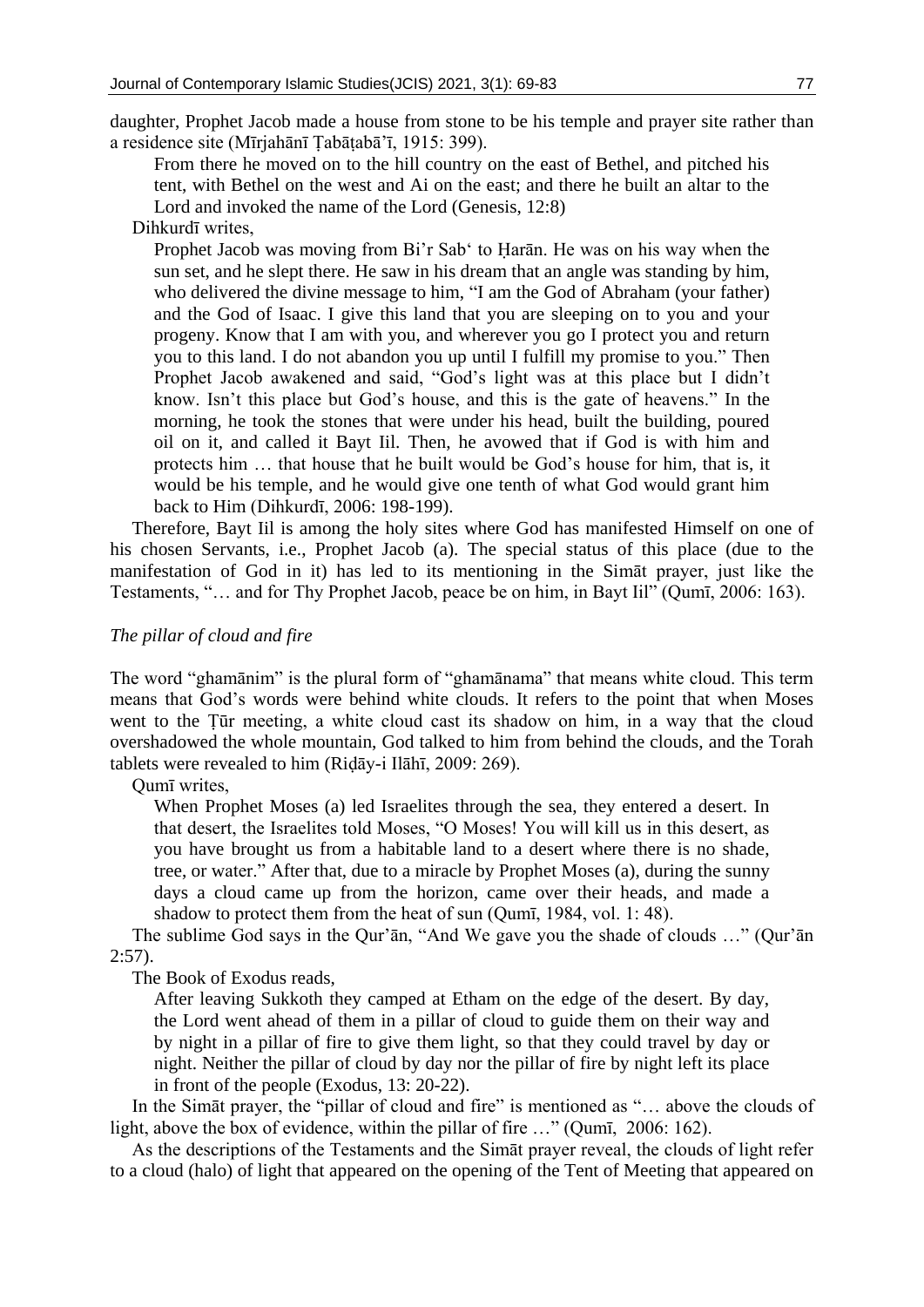the top of Ark of the Covenant through which Moses (a) could hear God's speech. In addition, the Pillar of Fire appeared at nights and provided them with light. Therefore, these pillars were in a way the guide of Moses and his people, and so, they were sacred. As a result, they are mentioned in the Simāt prayer, too.

In this part of the Simāt prayer, the Torah statement is directly repeated. Thus, it is an instance of Ijtirār (partial rejection).

## *The Ark of the Covenant*

The Ark of the Covenant is mentioned once in the Qur'ān,

And (further) their Prophet said to them: "A Sign of his authority is that there shall come to you the Ark of the covenant, with (an assurance) therein of security from your Lord, and the relics left by the family of Moses and the family of Aaron, carried by angels. In this is a symbol for you if ye indeed have faith" (Qur'ān 2:248).

The Ark of Covenant was a box that was made from Shaṭīm wood by Moses following the divine command. Its length was 3 feet and 9 Qīrāṭs, while its height and width were 2 feet and 3 Qīrāṭs. Its inner and outer sides were covered with gold. Its top opening was decorated with golden crowns and its lid was made of pure gold. Two angles were set over it that shaded the Ark with their wings. On each side of the Ark were two golden rings, which were used along with the gold-covered wooden sticks to take the Ark (Hawkes, 1998: 237). The Book of Exodus narrates,

"Have them make an ark of acacia wood—two and a half cubits long, a cubit and a half wide, and a cubit and a half high. Overlay it with pure gold, both inside and out, and make a gold molding around it. Cast four gold rings for it and fasten them to its four feet, with two rings on one side and two rings on the other. Then make poles of acacia wood and overlay them with gold. Insert the poles into the rings on the sides of the ark to carry it. The poles are to remain in the rings of this ark; they are not to be removed. Then put in the ark the tablets of the covenant law, which I will give you. Make an atonement cover of pure gold—two and a half cubits long and a cubit and a half wide. And make two cherubim out of hammered gold at the ends of the cover. Make one cherub on one end and the second cherub on the other; make the cherubim of one piece with the cover, at the two ends. The cherubim are to have their wings spread upward, overshadowing the cover with them. The cherubim are to face each other, looking toward the cover. Place the cover on top of the ark and put in the ark the tablets of the covenant law that I will give you. There, above the cover between the two cherubim that are over the Ark of the Covenant law, I will meet with you and give you all my commands for the Israelites" (Exodus, 25: 10-22).

The Ark of Testimony is also called the Ark of the Covenant, Judaists' Ark, Holy Ark, Box of Torah, Israelites' Ark, and Box of Evidence. In the Simāt prayer, the last name is used for it, where it says, "… above the clouds of light, above the box of evidence …" (Qumī, 2006: 162).

Mentioning the term "Box of Evidence" in the Simāt prayer is another evidence for Ijtirār (partial negation) intertextuality.

#### *Splitting the sea*

Splitting the sea for Israelites by Prophet Moses (a) is considered as one of the greatest miracles of the divine prophets. After a lot of preaching and inviting Pharaoh and his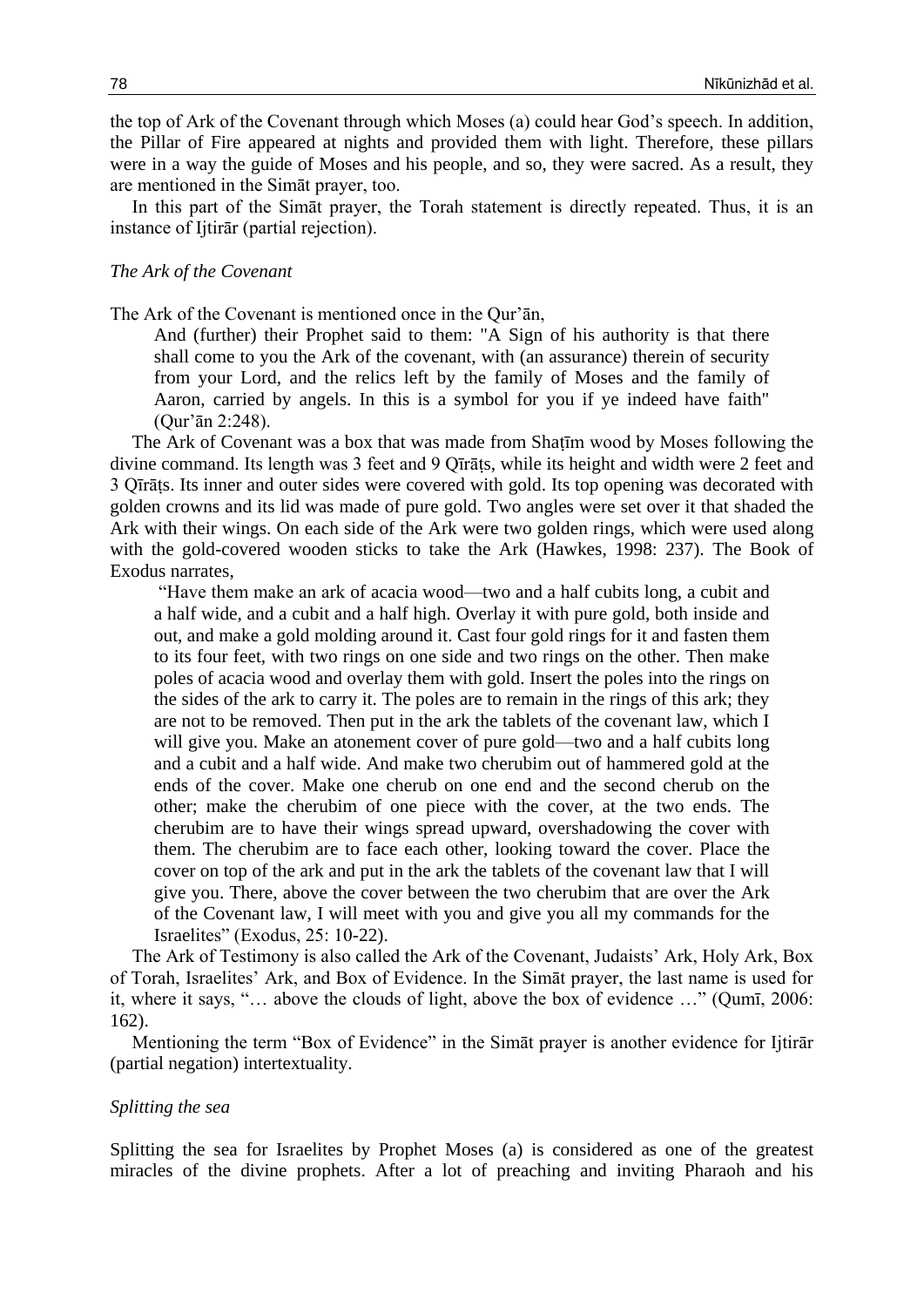followers, and presenting various miracles (that were all rejected by them), Prophet Moses (a) was given the mission by God to leave Egypt along with the Israelites at night (Makārim Shīrāzī, 1995, vol. 1: 251).

Pharaoh had a rebellious nature, was the head of a group of people called Copts who were his relatives and followers, and had a lot of power and grandeur (Tabāṭabā'ī, 1997, vol. 14: 145). Prophet Moses (a) moved the Israelites at night, and Pharaoh chased them with thousands of horse riders. When Pharaoh saw the companions of Moses (a), he told his own companions, "These (Israelites) are but a small band, and they are raging furiously against us; but we are a multitude amply fore-warned" (Qur'ān 26:54-56). Prophet Moses (a) led the Israelites until they got to the sea, while the companions of Pharaoh chased them under the command of Pharaoh. At that time, the people of Prophet Moses (a) nagged that they had been and were accompanying him while being bothered by Pharaoh's people on a daily basis, because at the time they were restricted by the sea ahead of them and the strong army of Pharaoh aback. However, after Prophet Moses (a) promised them that Pharaoh's army would be annihilated, the divine command was revealed (Ṭabrisī, 1993, vol. 1: 299). The Qur'ān says, "Then We told Moses by inspiration: "Strike the sea with thy rod." So it divided, and each separate part became like the huge, firm mass of a mountain" (Qur'ān 26:63). The sea got split, two paths appeared, each for each of the two groups of people. The Israelites said, "This path is wet and we are afraid that we might get drowned." God sent a zephyr and the paths were dried. Of course, when they were passing through the walls of water, they made other objections against Moses (a). Prophet Moses (a) removed the causes of their pretexts using divine miracles (Ṭabrisī, 1993, vol. 1: 299).

Then the Lord said to Moses, "Why are you crying out to me? Tell the Israelites to move on. Raise your staff and stretch out your hand over the sea to divide the water so that the Israelites can go through the sea on dry ground … Then Moses stretched out his hand over the sea, and all that night the Lord drove the sea back with a strong east wind and turned it into dry land. The waters were divided, 22 and the Israelites went through the sea on dry ground, with a wall of water on their right and on their left. (Exodus, 14: 15-22).

This great miracle is pointed out in the Simāt prayer, too, where it says, "…on the day Thou split the sea for the Children of Israel …" (Qumī, 2006: 162).

This divine miracle was so great that God refers to it in the Qur'ān. Likewise, the Testaments have pointed out this great event, and the Simāt prayer expresses it. This is an instance of Ijtirār (partial rejection) intertextuality.

#### *The drowning of Pharaoh and his army*

When Pharaoh entered the split sea with his army, the sea got stormy, "And remember We divided the sea for you and saved you and drowned Pharaoh's people within your very sight" (Qur'ān 2:50). Moreover, the Book of Exodus suggests,

Then the Lord said to Moses, "Stretch out your hand over the sea so that the waters may flow back over the Egyptians and their chariots and horsemen." Moses stretched out his hand over the sea, and at daybreak the sea went back to its place. The Egyptians were fleeing toward it, and the Lord swept them into the sea. The water flowed back and covered the chariots and horsemen – the entire army of Pharaoh that had followed the Israelites into the sea. Not one of them survived (Exodus, 14:26-28).

Another miraculous and wonderful deed of Prophet Moses (a) was returning the sea to its ordinary state and drowning Pharaoh and his army in it. This is stated in the Simāt prayer as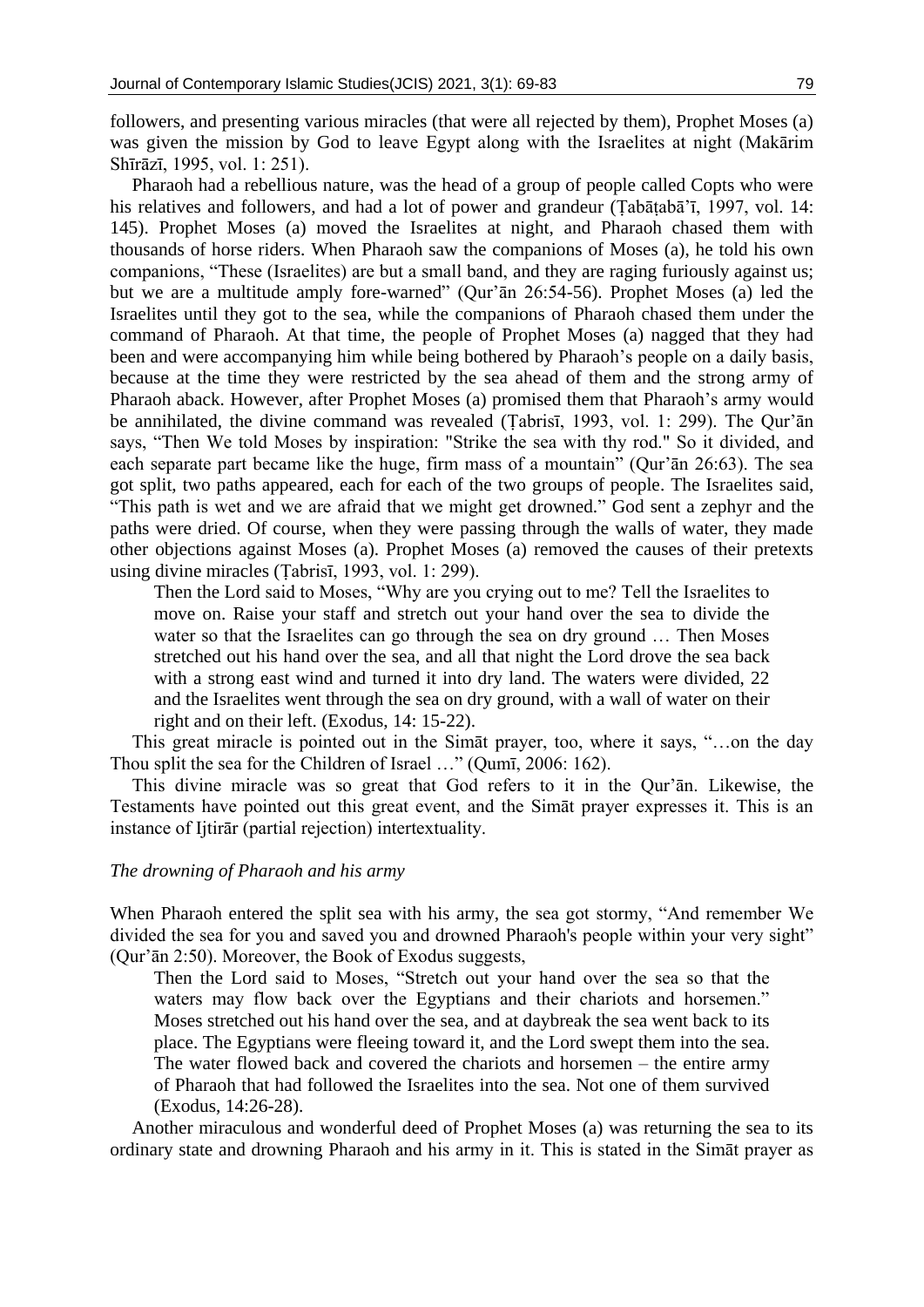follows, "… Thou drowned Pharaoh and his armies and boats in the water …" (Qumī, 2006: 162).

Similarly, this statement in the Simāt prayer presents another example of Ijtirār (partial rejection) intertextuality.

## *The Red Sea (Clysma Sea)*

The Red Sea (aka Clysma Sea) is a body of water between Asia and Africa. Hebrews called it the Sea, while it has also been given the names the Egyptian Sea and the Sūf Sea. The Clysma Sea is a gulf derived from the Indian Ocean. With its 1450-mile length, it connects to the Indian Ocean through Bāb al-Mandab strait that has a width of 18 miles. The widest part of this sea is 221 miles, and its gets narrower as it moves northward, where it finally is divided into two gulfs. The eastern Gulf is called the Gulf of Aqaba, while the Western one is called the Swiss Gulf (Hawkes, 1998: 379-380).

This sea is mentioned in the Testaments, "Then the Lord said to Moses, 'Tell the Israelites to turn back and encamp near Pi Hahiroth, between Migdol and the sea. They are to encamp by the sea, directly opposite Baal Zephon'" (Exodus, 14:1-2).

Although the Red Sea is mentioned in the Torah, Muslim exegetes disagree on the referent of Sūf Sea, as there is no direct explanation in the Qur'ān in this regard. Interpreting the phrase "We took the Children of Israel across the sea" (Qur'ān 10:90), Maybudī says, "It means God took the Israelites across the Red Sea" (Maybudī, 1992, vol. 3: 721). Mughniya suggests, "Many exegetes have asserted that the sea through which the Israelites were taken was the Red Sea" (Mughniya, 2004, vol. 1: 100). The Simāt prayer refers to "Sūf Sea" and says, "… and caused springs to flow from a stone, thereby displaying wonders of Thy might in Baḥr Sūf [a deep sea]" (Qumī, 2006: 162).

At any rate, the Clysma Sea (Red Sea) is a body of water that saved Israelites from Pharaoh and his army. When they were stuck between the sea and Pharaoh's army, the Israelites started to protest to Moses (a). At this this, Prophet Moses (a) – by permission of God – hit his staff to the sea and a path was opened in the sea for them to cross. The sea that saved the Israelites killed Pharaoh's army. This way, everyone saw another miracle by Moses (a). The importance of this sea for the Israelites was so great that it came to be mentioned in the Simāt prayer. This type of intertextual repetition is called Ijtirār (partial rejection).

### *The nine miracles*

In order to prove the truthfulness of his invitation and answer people's requests, Prophet Moses (a) presented some miracles. He provided the Israelites with nine miracles, including the shining hand, his staff turning into a serpent, the tough storm against the enemies, jarād (grasshoppers invading the farms and gardens), qummal (a kind of plant pest that destroyed the corn), ḍafādi' (the invasion of people's living places by the Nile frogs), dam (public affliction with nosebleed or the reddening of the Nile water), drought, and splitting of the sea  $(q.v. 4-10)$ .

The Qur'ān refers to the miracles of Prophet Moses (a) several times, including "So We sent (plagues) on them: Wholesale death, Locusts, Lice, Frogs, And Blood: Signs openly selfexplained: but they were steeped in arrogance, a people given to sin" (Qur'ān 7:133), "'Now do thou throw thy rod!' But when he saw it moving (of its own accord) as if it had been a snake, he turned back in retreat, and retraced not his steps: 'O Moses!' (it was said), 'Fear not: truly, in My presence, those called as messengers have no fear'" (Qur'ān 27:10), and "'Now put thy hand into thy bosom, and it will come forth white without stain (or harm): (these are)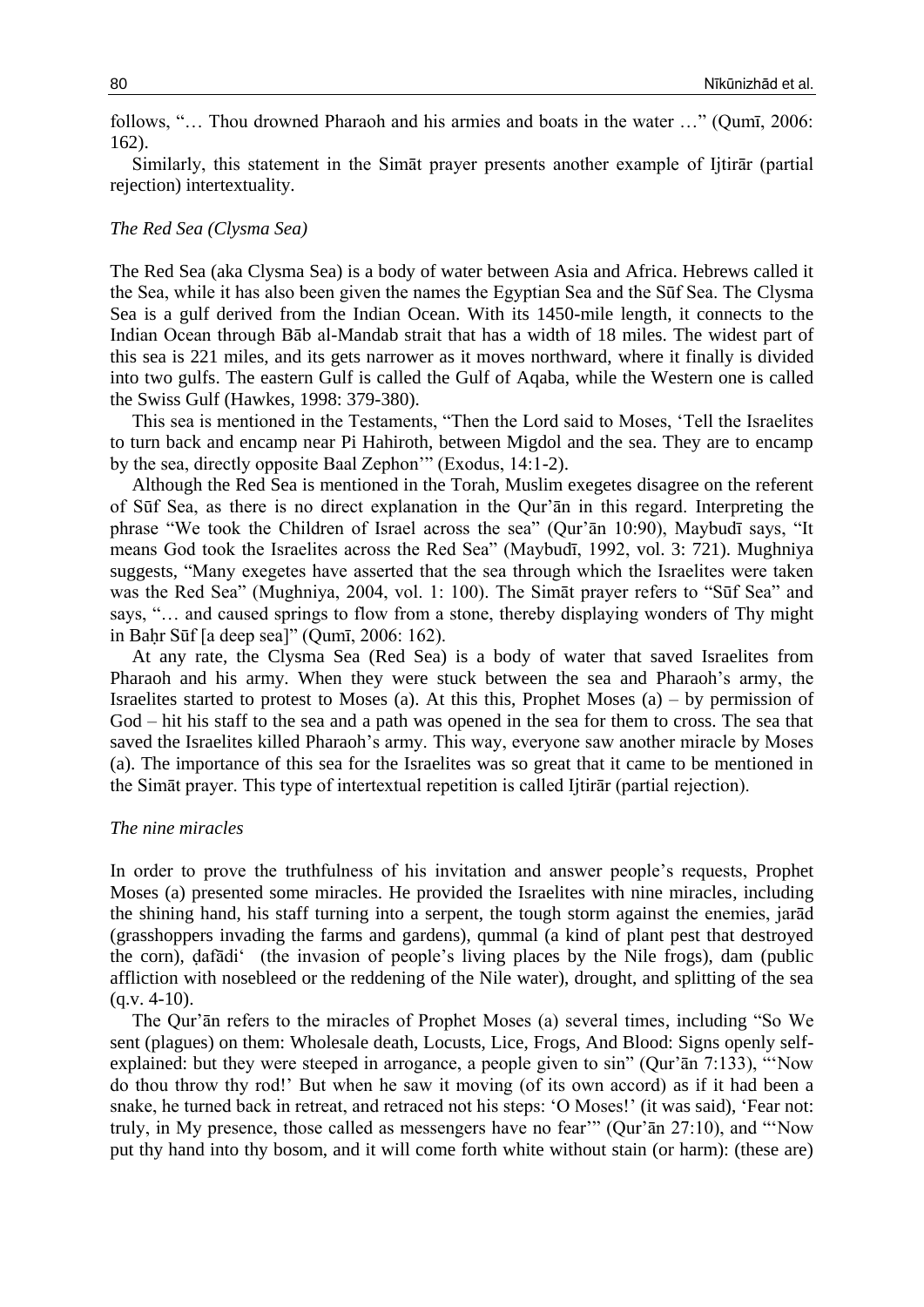Moreover, the Prophet Moses' (a) miracles are also mentioned in the Simāt prayer, "…on the soil of Egypt, after showing nine clear signs."

The miracles of any prophet are reasons for the truthfulness of his prophethood, and are divine signs that are used to convince the divine revelation audience to make them think and direct their attention to God; therefore, they are very important. The miracles of Prophet Moses (a) are no exception in this regard. Due to the stubbornness and pretexts of the Israelites and the necessity of informing and directing them toward the Guidance Path, those miracles were performed by the request of Prophet Moses (a) and the permission of God in different situations in order to remove the grounds for Israelites' pretexts, so they might have faith in God. As a result, they have a high status, and are pointed out in the Qur'ān, the Testaments, and the Simāt prayer. Of course, the account of Torah about them is very detailed, while the Simāt prayer presents them in a brief manner through allusions. This is another type of intertextual relationship that is called Imtiṣāṣ (negation of the parallel). In other words, the text is not removed in Imtiṣāṣ; rather, it is presented in a new form.

## **Conclusion**

The intertextuality theory maintains that texts borrow from each other. According to this theory, there exists no independent text, but rather, any text stems from the past or concurrent texts. In fact, every text is considered as an intertextuality or cross-section of various texts. Religious texts are no exception to this, and they have similar statements that are used to express their common concepts and themes. Accordingly, there are similar statements between the Simāt prayer and the Testaments that express the common religious and doctrinal concepts. These are evidences of intertextuality. Of course, Ijtirat and Imtisas are the intertextual relationship types that connect these two religious texts, but Ijtirār – which means the inclusion of a part of the absent text (here the Bible) in the present text (here the Simāt prayer) – is more significant.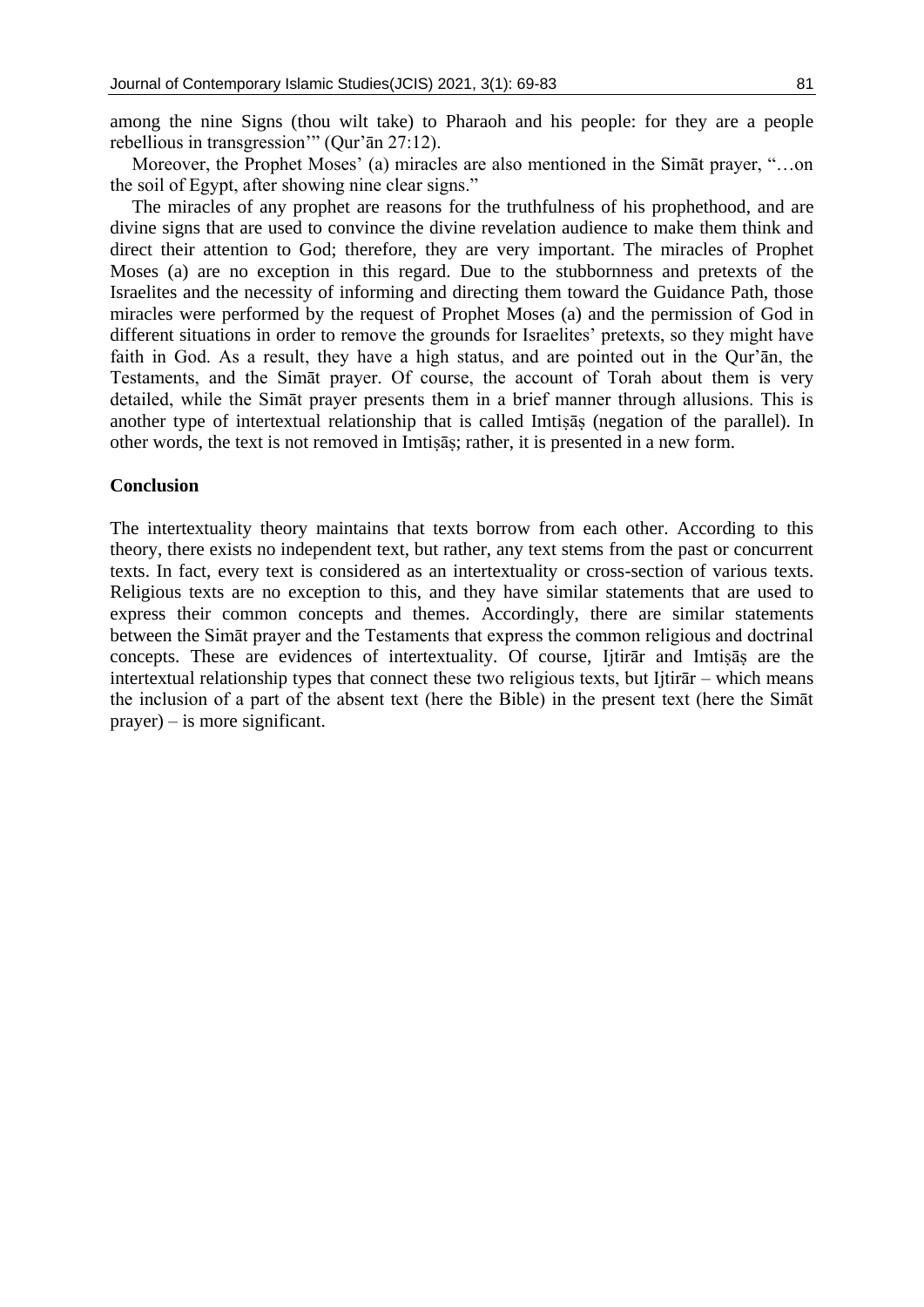#### **References**

The noble Qur'ān

- The Bible (the New Testament and the Old Testament) (1987). N.p., The Association for the Bible Distribution.
- Aḥmadī, B. (2001), *The text-structure and textual interpretation*. Tehran, Markaz Publications.
- Allen, G. (2001), *Intertextuality*. Translated by Payam Yazdānjū, Tehran, Markaz Publications.
- Amānī, R. (2014), "An investigation of the qur'ānic intertextuality in the Muttaqīn sermon of Nahj albalāgha." *National Conference on Intertextuality*, 385-400.
- Amānī, R. (2014), "An investigation of the intertextual relationships between the Qur'ān and the 'Ahd prayer." *National Conference on Intertextuality*, 401-416.
- 'Arūsī Ḥuwayzī, A. (1995), *Nūr al-thaqalayn*. Edited by Hāshim Rasūlī Maḥallātī, Qom, Islmā'iliyān.
- Balāghī, M. (1994), *Al-Hudā ilā dīn al-Muṣṭafā*. Beirut, Mu'assisa al-A'lamī lil-Maṭbū'āt.
- Banīs, M. (1979), *Ẓāhira al-shi'r al-mu'āṣir fi al-Maghrib*. Beirut, D ā r al-'Uda.
- Bucaille, M. (2010), *La Bible, Le Coran et la science*. Translated by Dhabīḥullāh Dabīr, Tehran, Islamic Culture Publication Office.
- Dād, S. (2004), *Persian literature terminology*. Tehran, Murwārīd.
- Dihkurdī, A. (2006), *Rays of light in explaining the supplication of Simāt*. Edited by Majīd Jalālī Dihkurdī, Qom, Būstān Kitāb.
- Ḥasanī, M. (2003), "Al-Tanāṣ fī al-Ibkhāz al-naqdī." *'Alāmāt Journal*.
- Hawkes, J. (1998), *Persian Bible Dictionary*. Tehran, Asāṭīr.
- Ibn Manẓūr, A. (1993), *Lisān al-'Arab*, Beirut, Dār al-Fikr.
- 'Ichrash, Kh. (2014), "Instances of qur'ānic intertextuality in the Simāt prayer," *National Conference on Intertextuality*, 539-561.
- Iqbālī, A. (2010), "Qur'ānic intertextuality in Ṣaḥīfa Sajjādiyya." *JRLA*, No. 1, 31-43.
- 'Izām, M. (2001), *Al-Nāṣ al-ghā'ib*. Damascus, Ittiḥād al-Kitāb al-'Arab.
- Jurjānī, M. (1992), *Al-Ta'rīfāt*. Tehran, Nāṣir Khusru.
- Kalābādhī, A. (1960), *Al-Ta'arruf l-madhhab ahl al-taṣawwuf*. Edited by 'Abdul-Ḥalīm Maḥmūd Ṭāhā and 'Abdul-Bāqī Surūr, Cairo, n.p.
- Kāshānī, A. (1993), *Sufism terminology*. Translated by Muḥammad Khājawī, Tehran, Mawlā Publications.
- Kristeva, J. (2002), *El texto de la novela*. Translated by Payām Yazdānjū, Tehran, Markaz Publications.
- Lofmark, K. (2006), *What is the Bible?* Translated by Muḥammad Kāẓim Shākir, Tehran, Dastān.
- Madanī Kāshānī, A. (1947), *Elixir of life in the commentary of Semat prayer*. Qom, Būstān Kitāb.
- Majlisī, M. (2003), *Zād al-ma'ād*. Edited by 'Alā' al-Dīn A'lamī, n.p., n.p.
- Id. (1989), *Biḥār al-anwār*. Beirut, Dār 'Iḥyā al-Turāth al-'Arabī.
- Makārim Shīrāzī, N. (1995). *Tafsīr nimūna*. Tehran, Dār al-Kutub al-Islāmiyya.
- Maybudī, R. (1992), *Kashf al-asrār wa 'udda al-abrār*. Tehran, Amīr Kabīr Publications.
- Mīrjahānī Ṭabāṭabā'ī, M. (1915), *Rawāyiḥ al-nasamāt dar sharḥ du'āy-i simāt*. Qom, Central Library.
- Mīrẓā'ī, F., & M. Wāḥidī (2009), "Qur'ānic intertextuality of Aḥmad Maṭar's poems." *Persian Language and Literature Quarterly*, No. 22, 299-322.
- Mughniya, M. (2004), *Tafsīr al-kāshif*. Tehran, Dār al-kutub al-Islāmiyya.
- Mūsā, Kh. (2000), *Fī al-shi'r al-'Arabī al-ḥadīth*. Damascus, Ittiḥād al-Kitāb al-'Arab.
- Nāhim, A. (2007), *Al-Tanāṣ fī shi'r al-ruwād*. Cairo, Dār al-Āfāq al-'Arabiyya.
- Nāmwar Muṭlaq, B. (2011), *An introduction to intertextuality: Theories and applications*. Tehran, Sukhan Publicaitons.
- Pierre, B. (2006), *Histoire de Litterature Francaise*. Translated by Nasrīn Khaṭāṭ, Tehran, SAMT.
- Qumī, A. (2006), *Kulliyyāt mafātīḥ al-jinān*. Tehran, Ḥabīb.
- Id. (1998), *Muntakhab mafātīḥ al-jinān*. Tehran, Gulī Publications.
- Qumī, A. (1984), *Tafsīr Qumī*. Edited by Ṭayyib Mūsawī Jazā'irī, Qom, Dār al-Kitāb.
- Riḍāy-i Ilāhī, F. (2009), *The salvation path in the Simāt prayer*. Tehran, International Publications.
- Rustamī, M. (2002), "Intentions of the Qur'ān by natural issues." *Jihād Culture*, No. 28, 144-169.
- Ṣadūq, M. (2008), *'Uyūn Akhbār al-Riḍā (a)*. Translated by Ḥamīd Riḍā Mustafīd and 'Alī Akbar Ghaffārī, Tehran, Dār al-Kutub al-Islāmī.